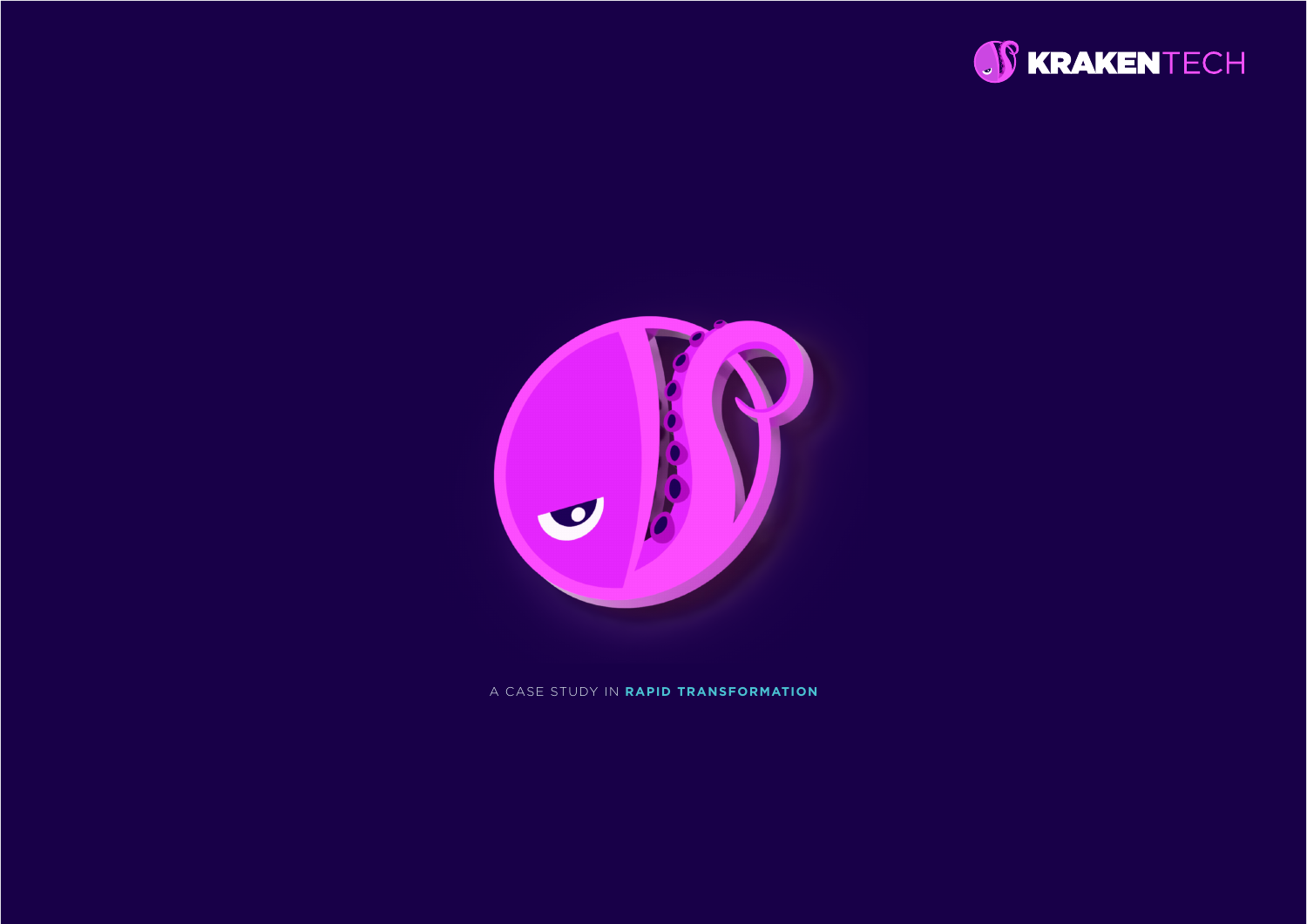# The problem

In September 2019, as part of a pan-European asset swap agreement, E.ON inherited 2.9m npower customers across the UK – triggering an urgent need to transform their business.

#### Key challenges:

- 2.9m accounts scattered across six different platforms
- 'Bad' customer service ranking on Trustpilot
- npower's significant financial losses

#### Goals:

- Decommision multiple platforms as quickly as possible
- Set-up a single platform and operating model for the new brand: EON Next.
- Migrate customers with minimal disruption
- Increase green products and capabilities
- Engage employees

*"We had a massive IT problem. We looked at the big technologies and none of them could help us. This was an entrepreneurial task, you don't find that at big companies. We found that with Octopus and Kraken."* 

 Karsten Wildberger, former COO of E.ON Group

#### **THE MES**

## Eon ponders how to treat Npower's open wound

The energy giant needs to stop its new acquisition bleeding

#### **Rachel Millard**

Sunday September 29 2019, 12.01am, The Sunday Times

"Life is like a box of chocolates," Eon boss Johannes Teyssen told his new employees from Npower on a phone call, channelling Forrest Gump. "You never know what you're going to get until you open the  $h$ ox."

The 59-year-old, newly in charge of Npower after its takeover by the German giant was completed this month, is right to feel apprehensive: Npower has been haemorrhaging customers and money, with losses of  $\epsilon$ 250m (£220m) expected this year. In a less money, with losses of €250111 (225011) experiences.<br>sugary turn of phrase, Teyssen described it as "an open wound that is bleeding profusely".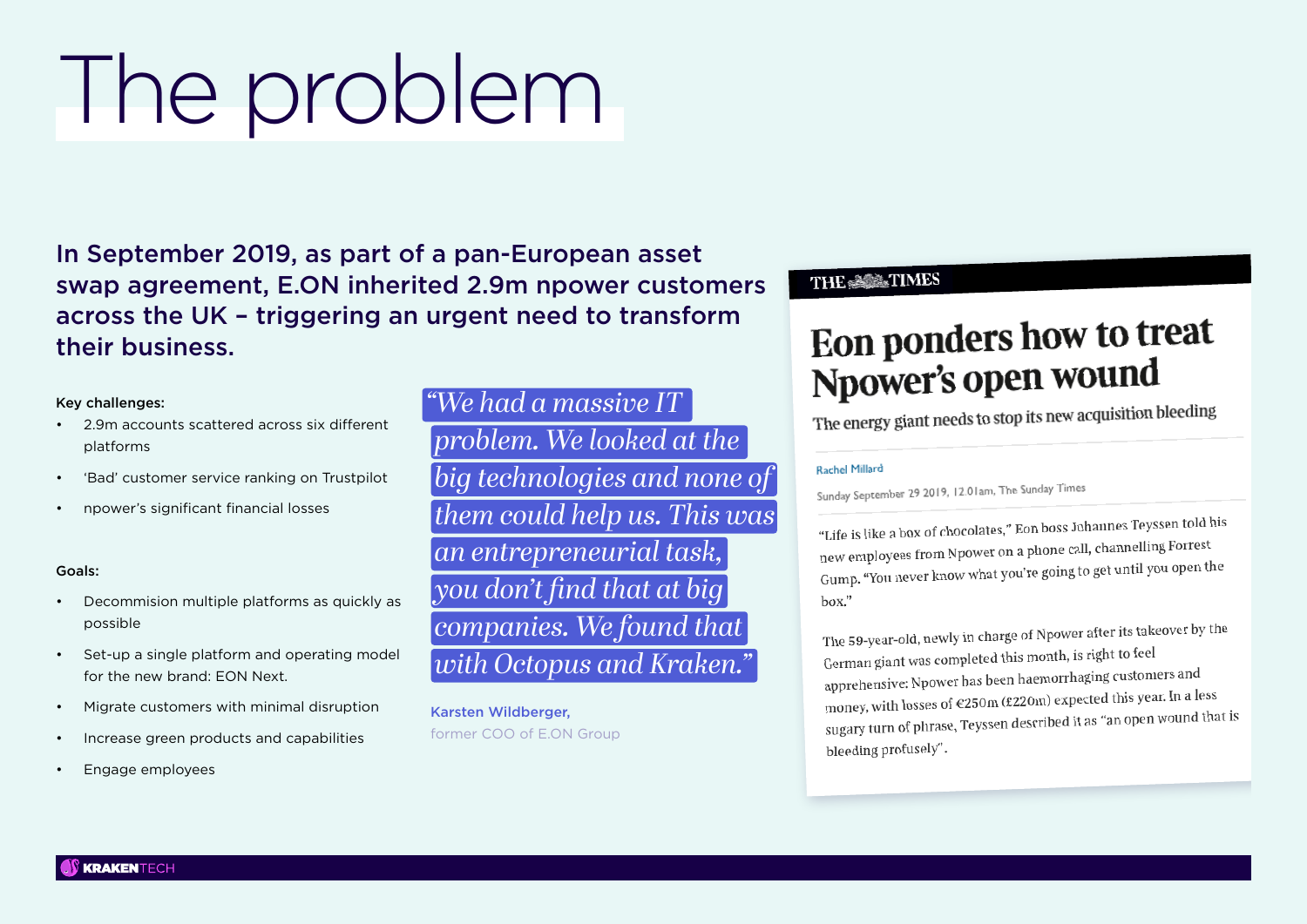# The process

#### BUILD

Setup and customise the new platform while recruiting and training a new Eon next team: 400x Energy Specialists in 38x teams

#### **OPFRATE**

Kraken Tech worked hand-in-hand with the new Eon next team through customer migration to achieve standup of organisation, achieving a 1:4500 agent to customer ratio (vs industry average of 5:4500)

#### TRANSFER

Over a phased period we handed the full operational model back to the core business team. Kraken's technology enabled the launch of 2x new smart tariffs: NextDrive (automated EV charging) and Climate+ (100% green energy tariff)

### *"The most successful migration of customers in the history of the industry."*

 Michael Lewis, CEO of E.ON UK



Number of customer accounts (.000)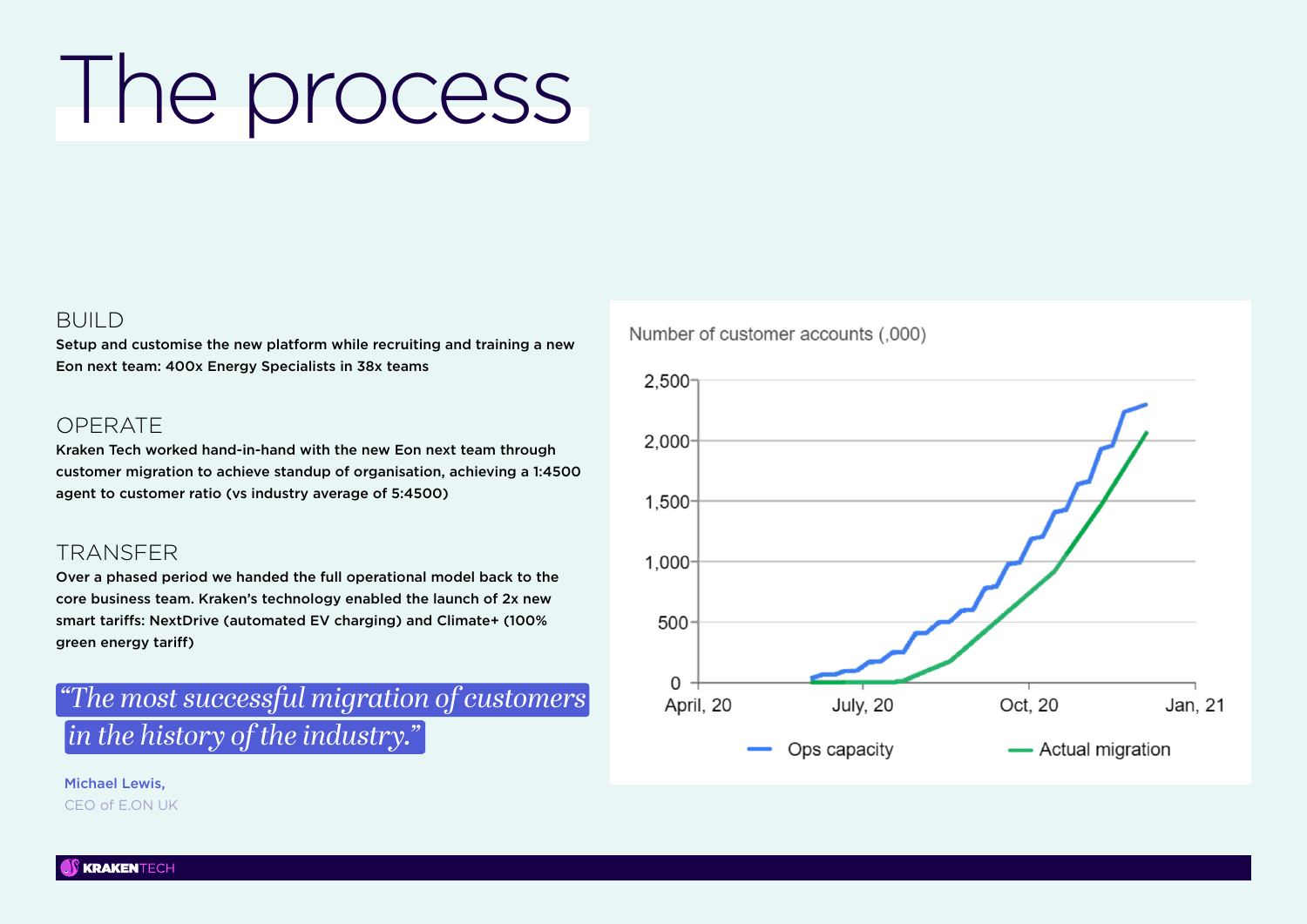# Less than 12 months later...

### CURRENT<sup>+</sup>

### E.ON hails turnaround in UK retail business with £100m earnings jump

 $24$  Mar / 2021

Molly Lempriere Deputy Editor, Current+

E.ON has managed to turnaround its operations in the UK and is expected to recover faster than originally anticipated, it said in its full year results for 2020.

Through 2020, E.ON's UK retail business delivered a positive contribution of more than £100 million to Customer Solutions's earnings for the group, with the company hailing the success of the turnaround

This is largely being driven by digitalisation of npower, with 90% of its customers migrated to a new digital platform E.ON Next - which is powered by Octopus Energy's Kraken technology after the two companies signed a strategic partnership in May 2020 - over the last year. All of E.ON's UK customers will be migrated to the platform by the end of 2022

# million migrated

Customers migrated from 6 different platforms during Covid-19 lockdown





 **FROM** \$250m loss

 **TO** \$125m profit



*"It's a huge achievement, not just to complete the migration in such a short time but also to achieve such a positive response from customers – because customers are what this move is all about"* 

 Michael Lewis, CEO of E.ON UK